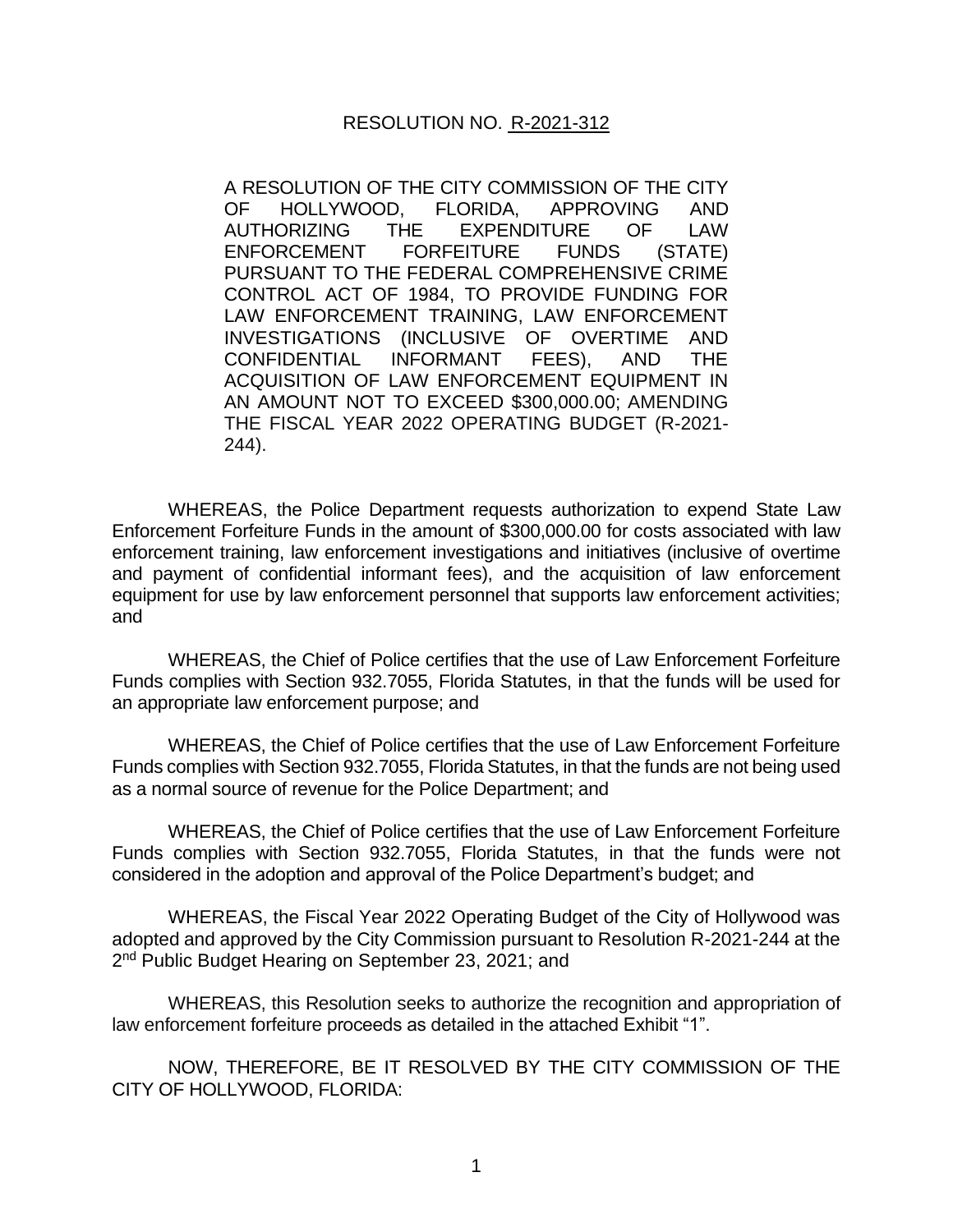Section 1: That the foregoing "WHEREAS" clauses are ratified and confirmed as being true and correct and are incorporated in this Resolution.

Section 2: That it approves and authorizes the expenditure of Law Enforcement Forfeiture Funds (State) in the amount of \$300,000.00 for an appropriate law enforcement purpose in accordance with Section 932.7055, Florida Statutes.

Section 3: That these Amendments to the Operating Budget of the City of Hollywood for the Fiscal Year beginning October 1, 2021, relating to the Law Enforcement Forfeiture Fund and set forth in detail in the attached Exhibit "1", are adopted and authorized as Amendments to the Operating Budget of the City of Hollywood for the Fiscal Year 2022.

Section 4: That this Resolution shall be in full force and effect immediately upon its passage and adoption.

PASSED AND ADOPTED this 1st day of December, 2021

JOSH LEVY, MAYOR

ATTEST:

\_\_\_\_\_\_\_\_\_\_\_\_\_\_\_\_\_\_\_\_\_\_\_\_\_\_\_\_\_\_\_\_\_ PATRICIA A. CERNY, MMC CITY CLERK

APPROVED AS TO FORM AND LEGAL SUFFICIENCY for the use and reliance of the City of Hollywood, Florida, only.

\_\_\_\_\_\_\_\_\_\_\_\_\_\_\_\_\_\_\_\_\_\_\_\_\_\_\_\_\_\_\_\_\_

DOUGLAS R. GONZALES CITY ATTORNEY